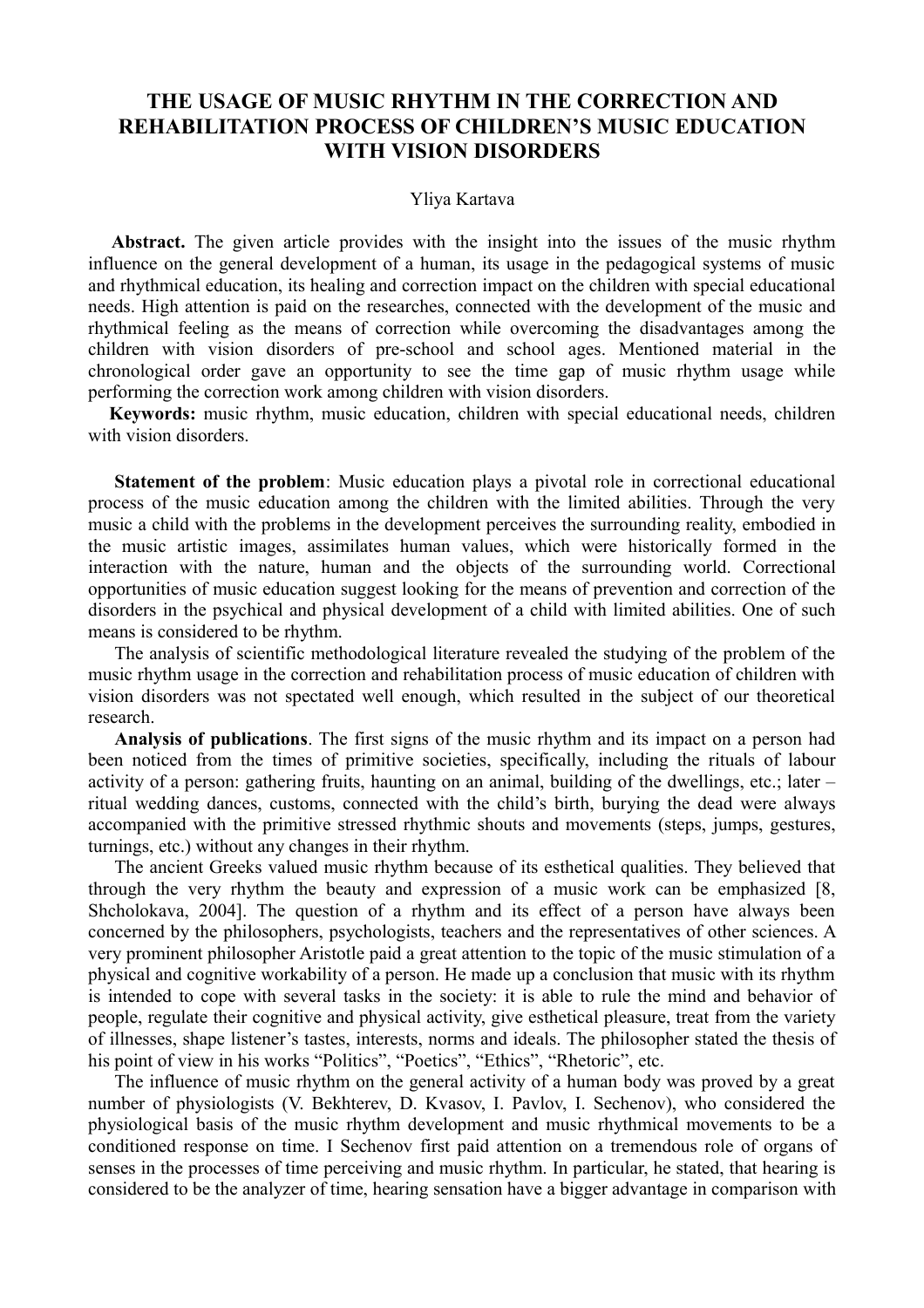the others, due to the fact that in the early childhood they are closely associated with muscle sensations (in the larynx, tongue, lips). I. Sechenov related the interdependence of hearing and kinesthetic sensations to the characteristics of music senses.

A vast variety of musicologists and psychologists stressed upon the fact that forming and developing music rhythmic feeling is possible only in the process of music activity. B. Teplov in his work "Psychology of Music Abilities" paid attention to the fact that outer music, one can develop the other rhythm but not the music one, but mentioned development does not refer to music upbringing.

Music perceiving is often understood as only hearing perceiving. However music cannot exist without rhythm. Consequently, every full perceiving of music is an active process, which presupposes not only listening, but moving, including the various one. Thus, perceiving of music is never spectated as only the process of listening; it is always the process of listening and moving. This proves that perceiving of music rhythm has a motoric nature, where the rhythm of movements is closely connected with the rhythm of music. A. Chizhevslyi highlighted that music is the emotions and rhythm and rhythm in its turn is such a component, which depicts movements in the most natural way. That is why researches of physiologists showed that development sense of rhythm is considered to be the fundamental one to rule one`s body, to develop orientation in space and to regulate the movements, rhythmic of general and cognitive activity and which is the basics of productive work.

From the psychological point of view the sense of music rhythm has emotional nature, as it is based on emotional perceiving of music and its rhythmic basis is one of the most important means of music expressiveness. B. Teplov gave his own definition of the sensation of the music rhythm, characterizing it as an ability of a person to feel and actively reflect music in movement, to feel the emotional expressiveness of the time flow in a music movement [6, Teplov, 1947].

**Statement of the basis material**. Musicians and teachers of XIX century based on psychological and physiological researches, while developing their own systems and methodologies of music rhythmic education. The main correctional means of music rhythmic education were considered music, rhythm and movement. Usage of any of the mentioned means generally influences the organism of a child, although every of the means has its own specificity, predetermined by the specific impact on one or another system and the organs in general [7, Sheremet, 1995].

The basics of the method of the rhythmic perceiving by J. Dalcroze is natural mix of music and movements, specifically formation of the ability to response by the movements of own body to the music rhythm. J. Dalcroze believed that the means of music rhythm development are rhythm, sound and music instrument. He noticed that music rhythm development has an effect on the development of music, physical and emotional abilities and skills among children.

Jaques-Dalcroze stressed upon that fact that children require early music rhythmic education, as movement is a biological need of their bodies. He proved that implementing music with its rhythm into a school curriculum facilitates child's preparation for art cognition, as rhythm is the basis for any kind of art as music, poetry, architecture, etc. [5, Nikolai, 2009].

A German musicologist, composer and teacher Carl Orff developed the system of timbre rhythmic education grounded on the basis of gestures (stamping feet, clapping, clicking fingers, etc.), which were viewed by the author as the means of rhythm assimilation in movement. C. Orff reckoned that rhythm couldn't be accepted as mental abstraction, but as alive life of the body and the whole biological life. The methodology of timbre rhythmic education by C. Orff let to reach a desirable result in the process of rhythmic education and facilitated the development of movement coordination, fixing of fast reactions among the children of a pre-school age.

C. Orff`s points of view to the opportunity of music rhythmic education of all categories of children are very valuable for Correctional Pedagogics. "I did not think about education especially bright children but also aimed to educate not so talented ones. As my experience proved, it is very seldom to come across non-musical children, to everyone there can be an approach and thus facilitate developing of abilities" [1, Berenbojma, 1970, p. 80]".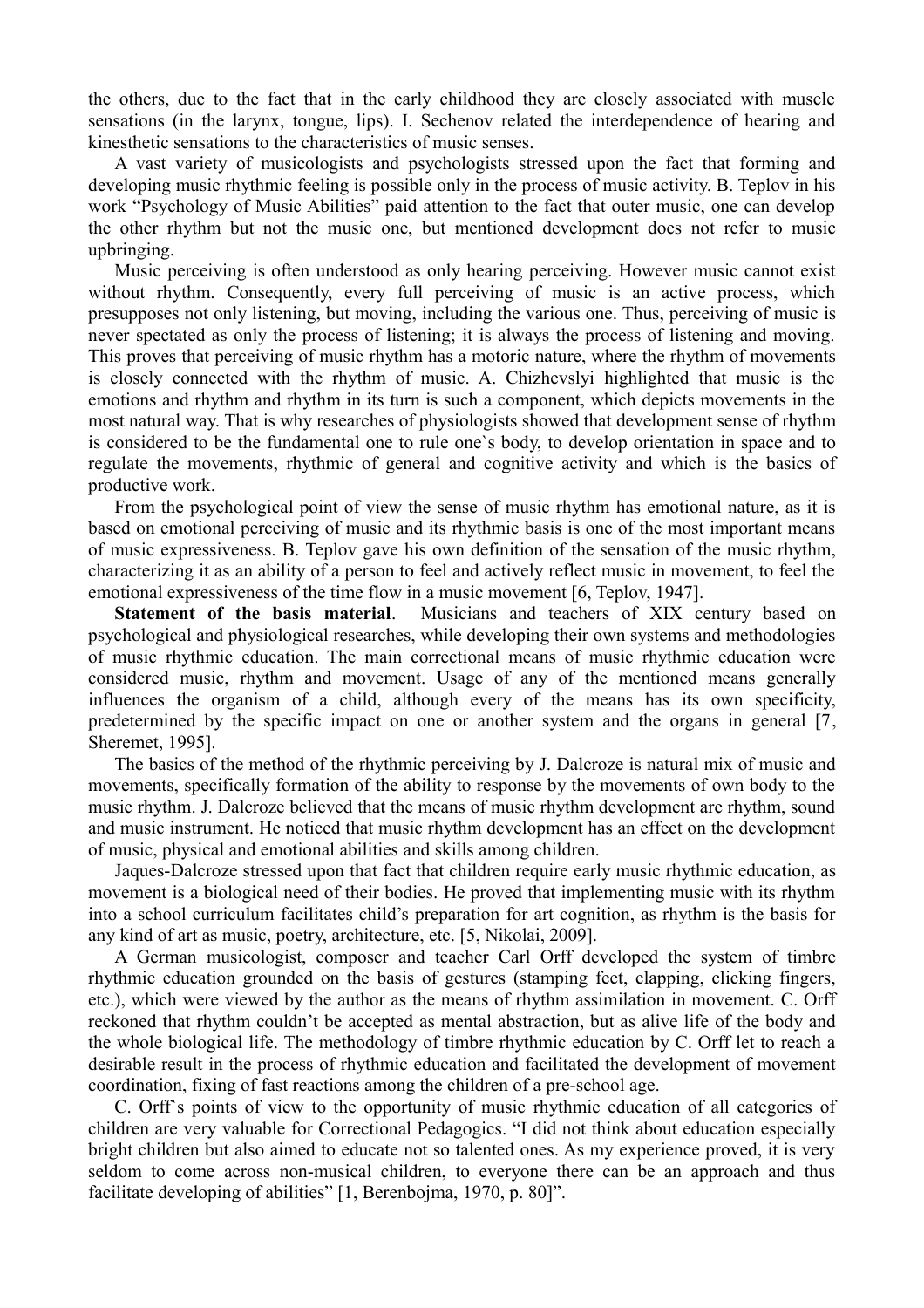In the beginning of XX century music rhythm was used not only as a goal to educate but also aimed its therapeutic and correctional features. That is why music rhythmical direction of work extracted the new one – healing rhythmic. The means of therapeutic and correctional influence became music rhythm, rhythmical movements and rhythmical speech. Even N. Aleksandrova highlighted in her early works the importance of differential usage of music rhythm, music rhythmical movements depending on the age of people and their physical condition. She marked that at pre-school educational establishments rhythmic solves not only educational tasks but also the therapeutic and healing ones [4, Medvedeva, 2002].

In such a way the system of rhythmic gymnastics by Demor was aimed to the children with the disturbance of motor function. He used rhythmic gymnastics alongside with the music accompanying for development and correction of the motor function of the children with these disturbances. Demor's special attention was paid to music accompanying. He believed that music with its rhythm substitutes the count and rules over the movements. Methodology of rhythmic movements usage, as therapeutic and healing means for neurotic children and adults, was developed by V. Hiliarovskyi in 1926.

In the same years therapeutic rhythmic stared to be used in logaoedic establishments. In the system of rhythmic influence on children with speech pathology the main place was given to the word. In connection with it there was formed a special direction of the influence in the rehabilitation methodologies, which was logaoedic rhythmic. In his scientific works V. Hrinner grounded expediency and effectiveness of using rhythmic as a therapeutic means of motoric lack correction alongside with the psychological functions among the ill with general excitement psychological slowness and weak motorics. The scientist formed and determined the principle of logaoedic lessons with the children who stutter.

In the researches of H. Volokova and N. Vlasova there was pointed out that music perceiving during logaoedic rhythmic create the basis for bettering phonetic processes among children. Text pronouncing with music, full of opposition sounds, facilitates development of phonemes differentiation pronouncing.

Apart from children with speech disturbances, rhythmic, as the combination of music rhythm, movement and speech, is actively used while working with children with the disturbances of central neurotic system (N. Vlasova, V. Hiliarovskyi), also with the deaf and those, who hear hard (L. Brozelo, N. Zbruieva, A. Kyshtymova I. Muratov, Z. Punina, E. Rei, M. Rau). The authors highlighted both general pedagogical and esthetical influence of music and music rhythm on a child with the specific problems and the possibility of thise problems correction in the sphere of psychophysics – motorics, memory and attention development, etc. They pointed out that music with its rhythm has a powerful impact on motorics, activates the will and regulates movements, helps to realize their own movements. They also highlighted that while dealing with rhythmic can be effective psychotherapeutic methods which influences a child and correction of his emotional sphere [4, Medvedeva, 2002].

Furthermore, scientists proved that special meaning of music rhythm sense development, can be spectated while working with children with sight disturbances. Role and significance of music rhythm in the process of development of children of a pre-school and school age with sight disturbances were proved by a number of researchers. There can be referred the next scientific works by M. Zemtheva, V. Kruchinina, N. Ostapenko, E. Ielnikova and others. Correctional opportunities of music, music rhythm and music-rhythmical education of visually impaired children were partly concerned in the next scientific methodological works by L. Kunenko, V. Remazhevskyi. In the researches there was mentioned that sigh deprivation has a negative effect on the level of the development of music rhythm and music rhythmical movements.

M. Zemtseva, in her fundamental work "Means of Blindness Compensation" (1956) drew the attention to the development of music rhythm among the blind, aiming the formation and development of rythmization of movements among them, especially fingers and wrists, which in the future will have a positive influence on gaining certain professions, which require perfect manual motorics. The author pointed out that music rhythm also influences the development of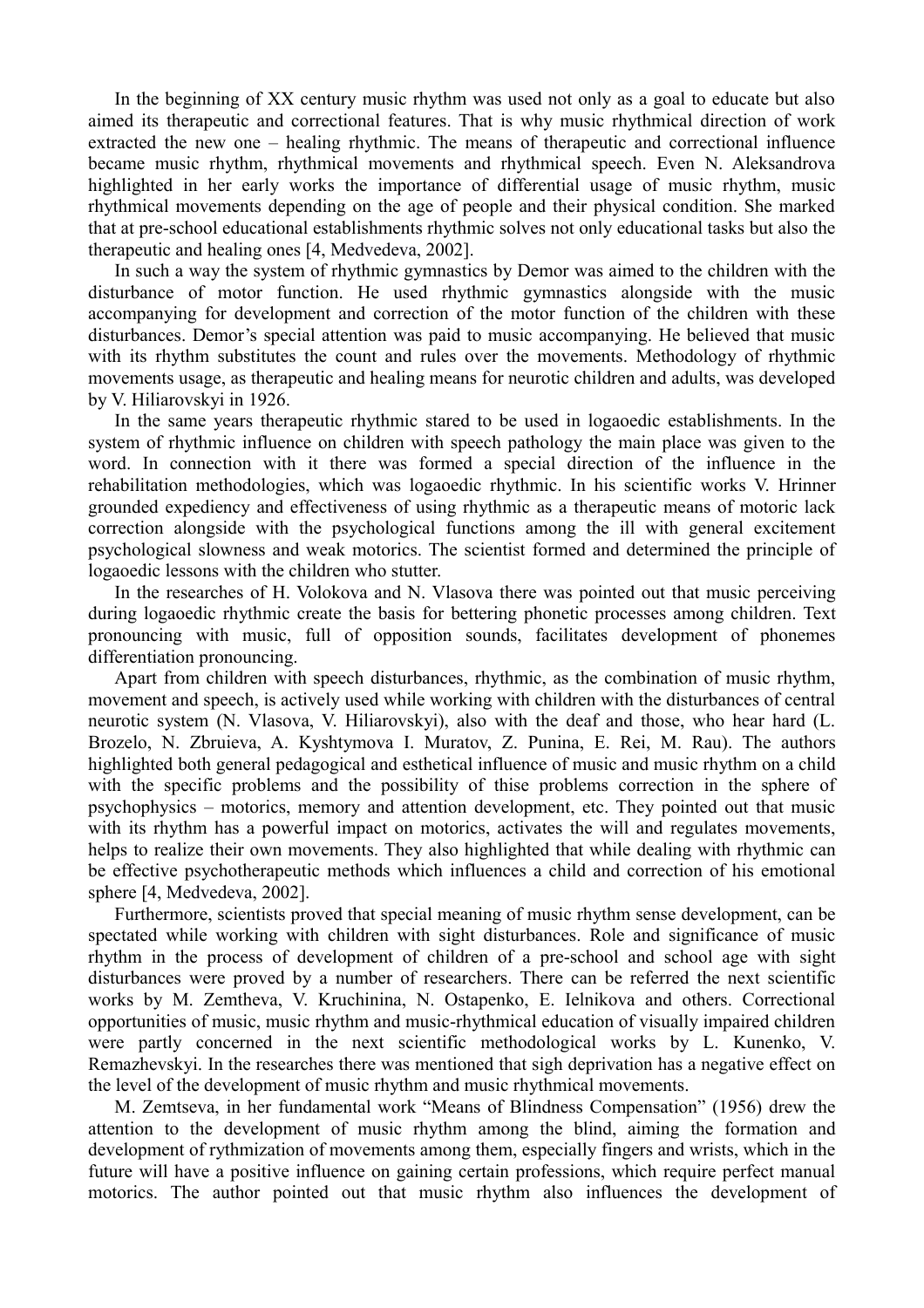coordination, slimness, confidence, facilitates the development of motor actions rhythmic, necessary while performing tactile and chiropractic movements, movement from one place to another and spatial orientation, mastering writing and reading skills (especially Braille font) alongside with the movement correction, which are necessary to be performed in a certain rhythm and pace [2, Zemcova,1956].

V. Kruchinin in his research (1971) showed that the development of music rhythm as the means of correction in the process of overcoming of movement lack among the visually impaired pupils. The author found out the decrease of the level of music rhythm and movement development among the visually impaired pupils, he studied the level of these pupils' reproduction of rhythmical signals on the basis of different kinds and forms of sensitivity (visual, auditory, tactile, kinesthetic, complex) and he showed the correctional mechanisms of the found problems on the basis polytouch means of perception of music rhythm. Summarizing the findings, V. Kruchinin developed the recommendation as for organizing of correctional educational works, while forming and developing the sense of rhythm among the visually impaired pupils of special schools.

Developed complexes in the process of work of special rhythmic exercises and games, V. Kruchinin recommended to use not only aiming the sense of rhythm among the visually impaired pupils but also as the means of correction of disturbances of movement functions (coordination, movement exactness), improving the skills of spatial orientation. The main regulator of development and correction of movement function was considered the very music rhythm .

In the works of V. Feoktistova (1978) there was stressed upon the feasibility of forming and developing among the children with sight disturbances of music rhythm perceiving for their further development. She pointed out that in order to form the sense of rhythm it is necessary to use such methods as passing the rhythm through applause, steps, with the help of rattles, tambourine or glockenspiel.

Correction possibilities of music rhythm at the lessons of rhythmic with the children with sight disturbances were reflected in the works of N. Ostapenko (1989). The subject of her research was the system of correction work with the visually impaired younger pupils during the lesson of rhythmic at specialized schools. The main goal of the given work was considered to be overcoming of lacks in the development of rhythm sense and movement preparation of the given category of children. The author suggested various complexes of correctional rhythmical exercises as for the development of rhythm sense on the basis of different kinds of perception. Changes, seen in the experimental group of children, let N. Ostapenko make a conclusion about the positive influence of rhythmic on the formation of a number of movement functions, precisely: coordination, orientation in space, accuracy and speed of movement. Apart from this, in the process of research there were obtained the data, which showed a positive influence of music rhythmical exercises on the development of visual functions, also including emotional and willed sphere among the visually impaired pupils.

The researches of E. Ielnikova (2000) was dedicated to the development of music rhythm and music rhythmical movements among the children of a pre-school age with strabismus and amblyopia, correctional pedagogical work as for developing among them music rhythmical movements. The scientist revealed the gap between the vision of the nature of rhythmic movement and its practical reproducing, which make the process of accurate motor acts forming difficult. The author worked out the conditions and the ways of these problems overcoming in the development of music rhythmical movements both at the stage of perception and practical reproducing.

Developed methods by E. Ielnikova, content and forms of organizing special correctional rhythmical lessons let overcome disturbances in the development of the movement among the preschool children with strabismus and amblyopia, which, in its turn, create the conditions for successful preparation of these children for various activities. The author experimentally proved that pedagogical correction of deviations in the development of the motor areas among the preschool children with strabismus and amblyopia was most effectively realized on the basis of polytouch perception of music rhythmical movements. In 2006 we finished the study of the problem of correction of psychophysical development of visually impaired preschoolers by means of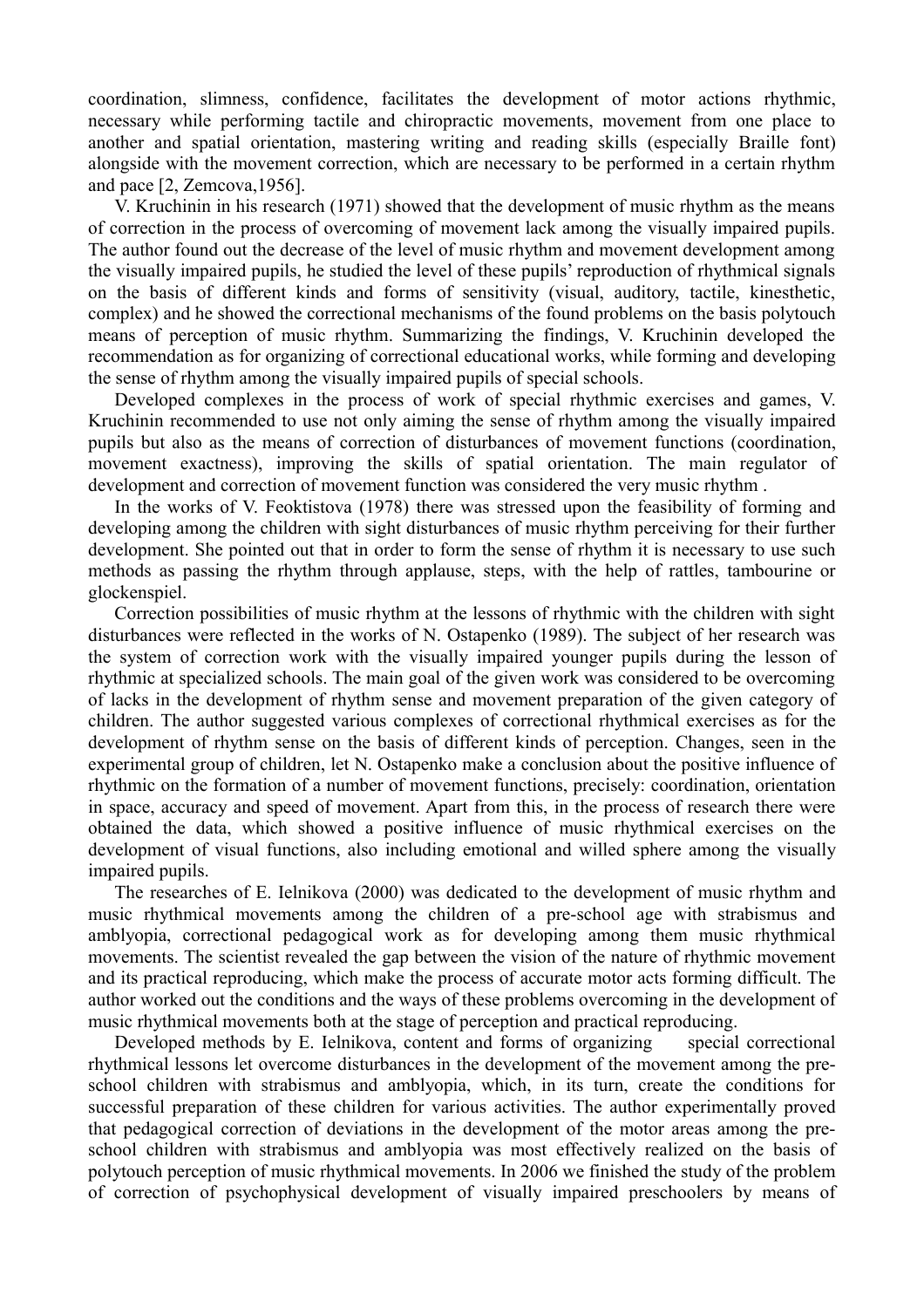rhythmic. The research showed that when visually impaired preschoolers perform different kinds of music rhythmical activity accompanied by musical and verbal background in a certain rhythm and pace facilitates the correction of secondary deviations in their mental development intensification of compensatory mechanisms, improving the assimilation of musical-rhythmic knowledge and the formation of relevant skills. On the present stage the usage of correctional potential of music, music rhythm in the process of music rhythmical activity of children, having certain problems in the development, there can be allocated the next directions: psychophysiological, psychotherapy, psychological and socio-pedagogical [3, Kartava, 2014]

**Conclusion.** Analysis of pedagogical psychological and physiological scientific works of problem studying showed that the development of rhythmical sense, which has a motoric and emotional nature, has a powerful influence on all psychological and physiological processes in the body of a person, it develops physical qualities and the basics of movement, and also prepares a person for performing labour activities in a number of activities. The results of experimental researches show the effectiveness of music rhythm usage in the process of pedagogical and correctional work with children of different categories. The given material in chronological order let us trace the time interval of music rhythm usage in the process of correctional work with children with vision disorders.

**Resume**: Dieser Artikel untersucht den Einfluss der Rhythmus auf die gesamte funktionale Entwicklung der menschlichen Gebrauch in den Bildungssystemen der musikalischen und rhythmischen Erziehung, medizinische und Justizvollzugs ihre Auswirkungen auf die sonderpädagogische Förderbedarf der Kinder. Die Aufmerksamkeit wird auf die Forschung der Entwicklung des musikalisch-rhythmischen Gefühls als ein Mittel zur Korrektur, die Nachteile von Kindern mit Sehbehinderungen Vorschul-und Schulalter zu überwinden Zusammenhang konzentriert. Dieses Material wird in chronologischer Reihenfolge geführt, um den Zeitraum zu folgen erlaubt die Verwendung von Rhythmus in der Justizvollzugs Arbeit mit Kindern mit Sehbehinderungen.

**Keywords:** musikalisches Rhythmus, Musikerziehung, Kinder mit sonderpädagogischem Förderbedarf, Kinder mit Sehbehinderungen.

### **REFERENCES**

- 1. Berenbojma, G. B. (1970). Sistema detskogo muzykal'nogo vospitanija Karla Orfa. Leningrad. 1970.s.3-10
- 2. Zemcova M. I. (1956). Puti kompensacii slepoty v processe poznavatel'noj dejatel'nosti. M.: Izd-vo APN RSFSR.1956. 419 s.
- 3. Kartava Iu. A. (2014). Teoretyko-metodychni zasady muzychno-rytmichnoho vykhovannia doshkilnykiv iz porushenniamy zoru : navchalno-metodychnyi posibnyk. – Sumy : Vyd-vo SumDPU im. A. S. Makarenka. 2014. 220 s.
- 4. Medvedeva, E. A., Komissarova, L. N., Shashkina, G. R., Sergeeva, O. L. (2002). Muzykal'noe vospitanie detej s problemami v razvitii i korrekcionnaja ritmika: ucheb. posobie dlja stud. sred. ped. ucheb. zavedenij. Moscow : Izdatelskii tsentr «Akademiia». 2002. 224 s.
- 5. Nikolai, H. Iu. (2009). Geneza systemy muzychno-rytmichnoho vykhovannia E.Zhak-Dalkroza ta yii funktsionuvannia v Yevropi. *Pedahohichni nauky: teoriia, istoriia, innovatsiini tekhnolohii. Zb. nauk. prats.* Sumy: SumDPU imeni A. S. Makarenka. s. 361- 372.
- 6. Teplov, B. M. (1947) Psihologiya muzykalnyh sposobnostey. Moscow : APN RSFSR. 1947. t.1. 427 s.
- 7. Sheremet L. P. (1995). Rol i mistse muziki u stanovlenni i rozvitku osobistosti. Sumi : Mriya-1. 1995. s. 159.
- 8. Shcholokava O. P., Ship S. V., Shevnyuk O. L., Semashko O. M. (2004). Svitova hudozhnya